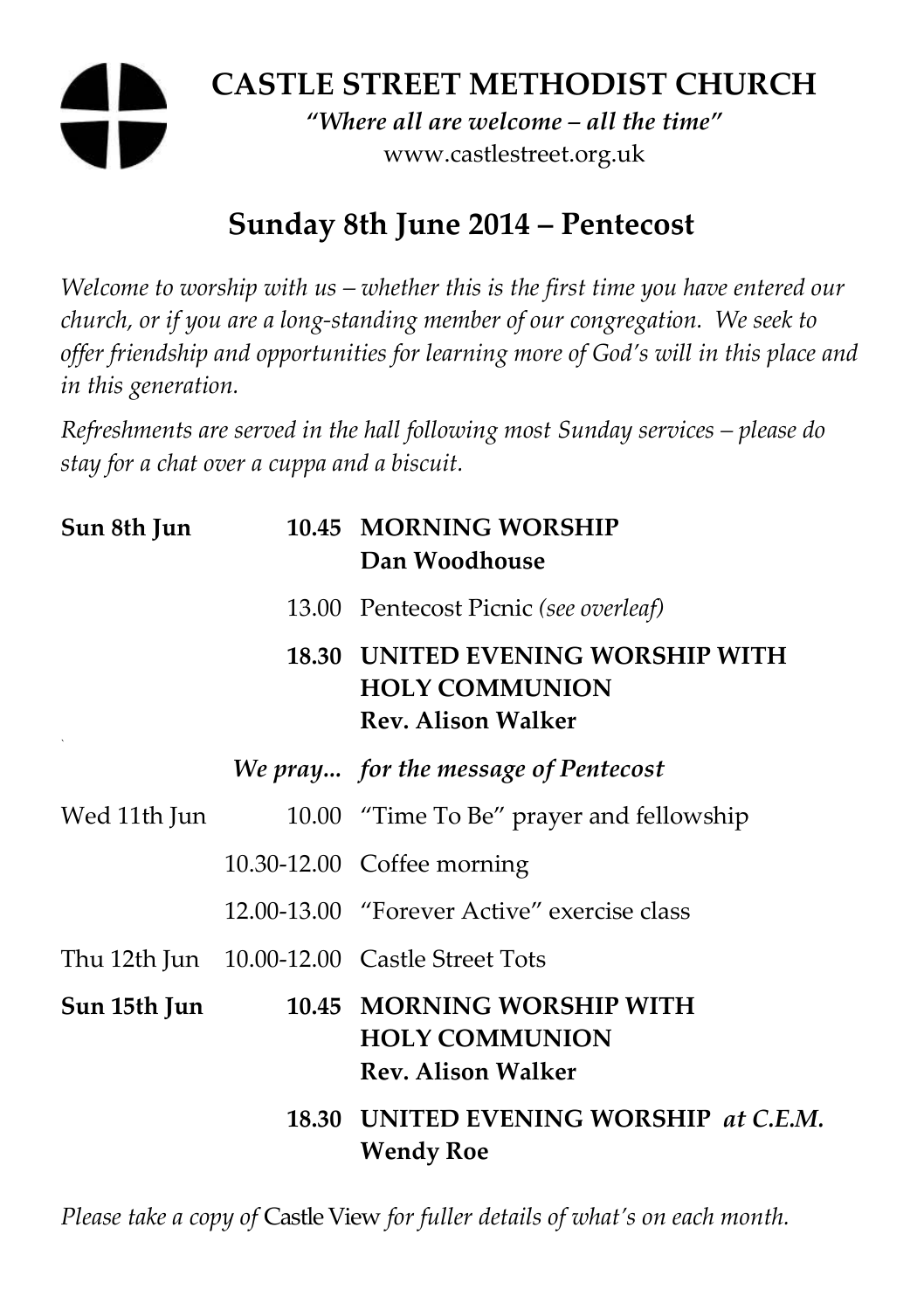#### **Bible readings for today's services**

10.45am: 1 Corinthians 12: 1-13 (page 164) Romans 15: 1-13 (page 154) 6.30pm: Acts 2: 1-21 (page 113) Psalm 104: 24-34, 35b (page 516) 1 Corinthians 12: 3b-13 (page 165) John 20: 19-23 (page 110)

+\*\*\*\*\*\*\*

#### **Revd. David Salmon, RIP**

The funeral of Revd. David Salmon, who passed away on Tuesday 27th May, is to be held at Haslingfield Methodist Church on Wednesday 18th June at 2.30pm.

David, who was aged 99 years, was a supernumerary minister in the Cambridge Circuit, and had been a regular preacher at Castle Street and elsewhere in the circuit until not many years ago; his daughters, Elsie and Phyllis, are well known to us as local preachers. Please remember in your prayers Elsie, Phyllis, their brother and other members of the family.

+\*\*\*\*\*\*\*

#### **Pentecost Picnic**

A reminder that this Church at Castle celebration of Pentecost takes place at 1pm today in St. Giles' Church Garden. Bring and share lunch; bring friends and neighbours; celebrate with international foods and music.

+\*+\*\*\*\*\*

### **Recognition service for Kimberley Rayson**

We are delighted that Kimberley Rayson has passed her Local Preacher's final examinations and interview and will be recognised and commissioned as a Local Preacher at a special Circuit Service at Sturton Street next Sunday (15th June) at 3pm. It would be wonderful if friends from Castle Street were able to be there to support and celebrate with Kimberley. If you are able to go, it would help Sturton Street to have a rough idea of numbers attending in advance. Also, please be aware that there is no car parking in the immediate vicinity of the church, so allow additional travel time.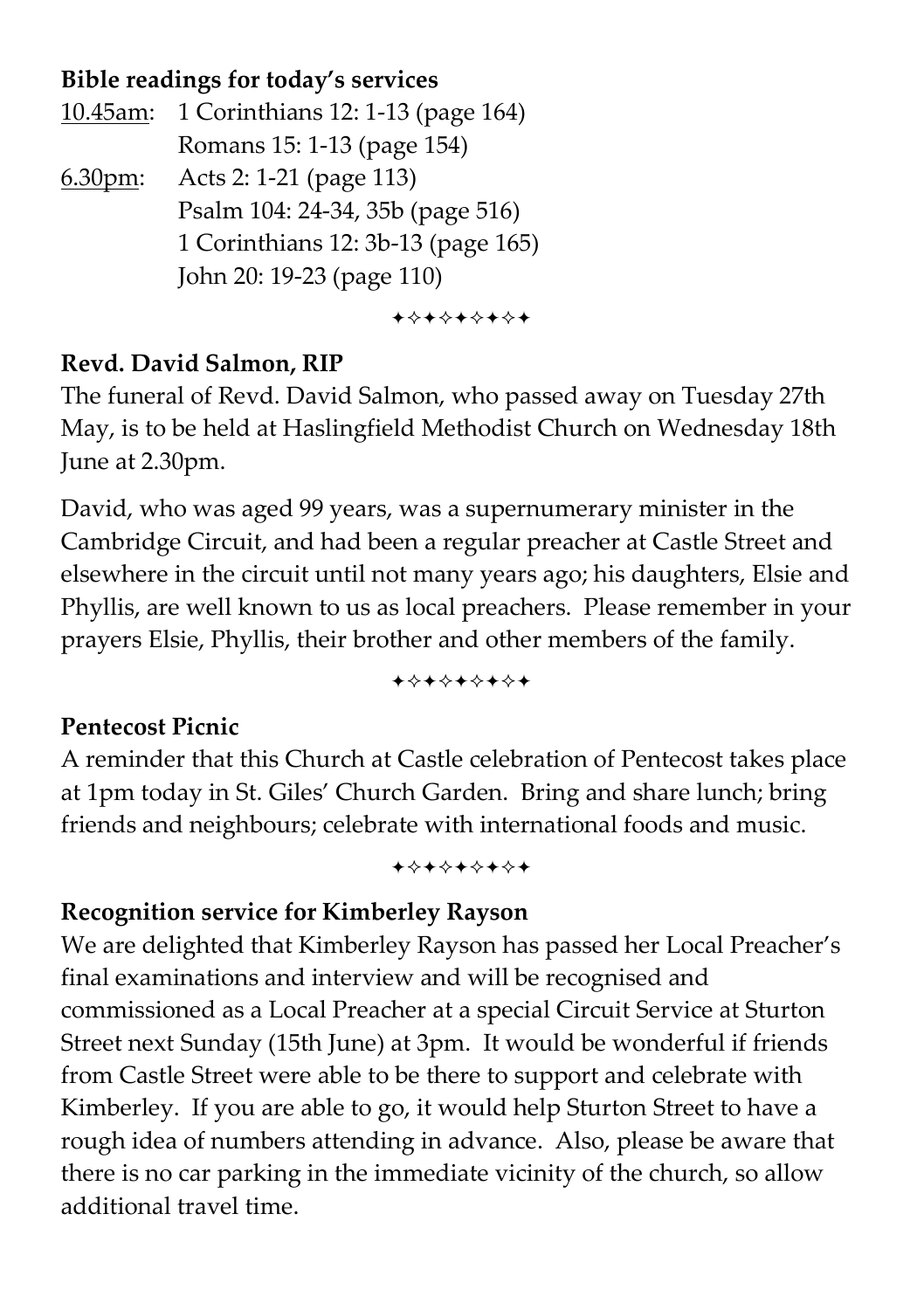#### **Methodist Homes Sunday – "In the Moment"**

Today is Methodist Homes Sunday, and the theme "In the Moment" reminds us that those living with dementia have a lot to teach us in experiencing the world in which we live, moment by moment.

In addition to the on-going support our churches give to the work of MHA, there is a special appeal this year to support MHA's Music Therapy Appeal. Many people with dementia experience extreme isolation due to a loss of language skills. Music therapy can help to break down this isolation as it provides opportunities for non-verbal communication and interaction. The sense of participation, coordination, choice making and short term memory skills which can all be developed through music therapy, can help to relieve anxiety and distress, and improve emotional well being.

MHA Patron Pam Rhodes will give the Radio 4 Appeal on Sunday 6th July, imploring the 2.4 million listeners to give to MHA's Music Therapy Appeal, and helping people with dementia to find their voices and themselves every day. Listen out for the appeal on BBC Radio 4 on Sunday 6th July at 7.55am and again at 9.26pm, and also on Thursday 10th July at 3.27pm. MHA can be followed on Facebook, or visit the website www.mha.org.uk to keep up to date with developments on the appeal.

MHA envelopes were given out last Sunday; if you'd like to make a donation, please place your filled envelope in the offering place in the next couple of weeks, or hand it to any of the stewards.

+\*\*\*\*\*\*\*

### **Sturton Street Community Open Day – help needed**

Most people will now be aware that Sturton Street Methodist Church plans to close at the end of August. One of their final events is to be a Community Open Day on Saturday 19th July, from 12 noon until 4pm. There is to be a barbeque, games, performances, tea and cakes, a display on the history of the church, and the chance to meet local groups. But they need help! If you're able to help in any way, perhaps by baking cakes, loaning a traditional fete game, or just helping on the day, then please sign up on the sheet on the notice board or contact Revd. Alison Walker. Help to make their final Community Open Day a happy and successful one.